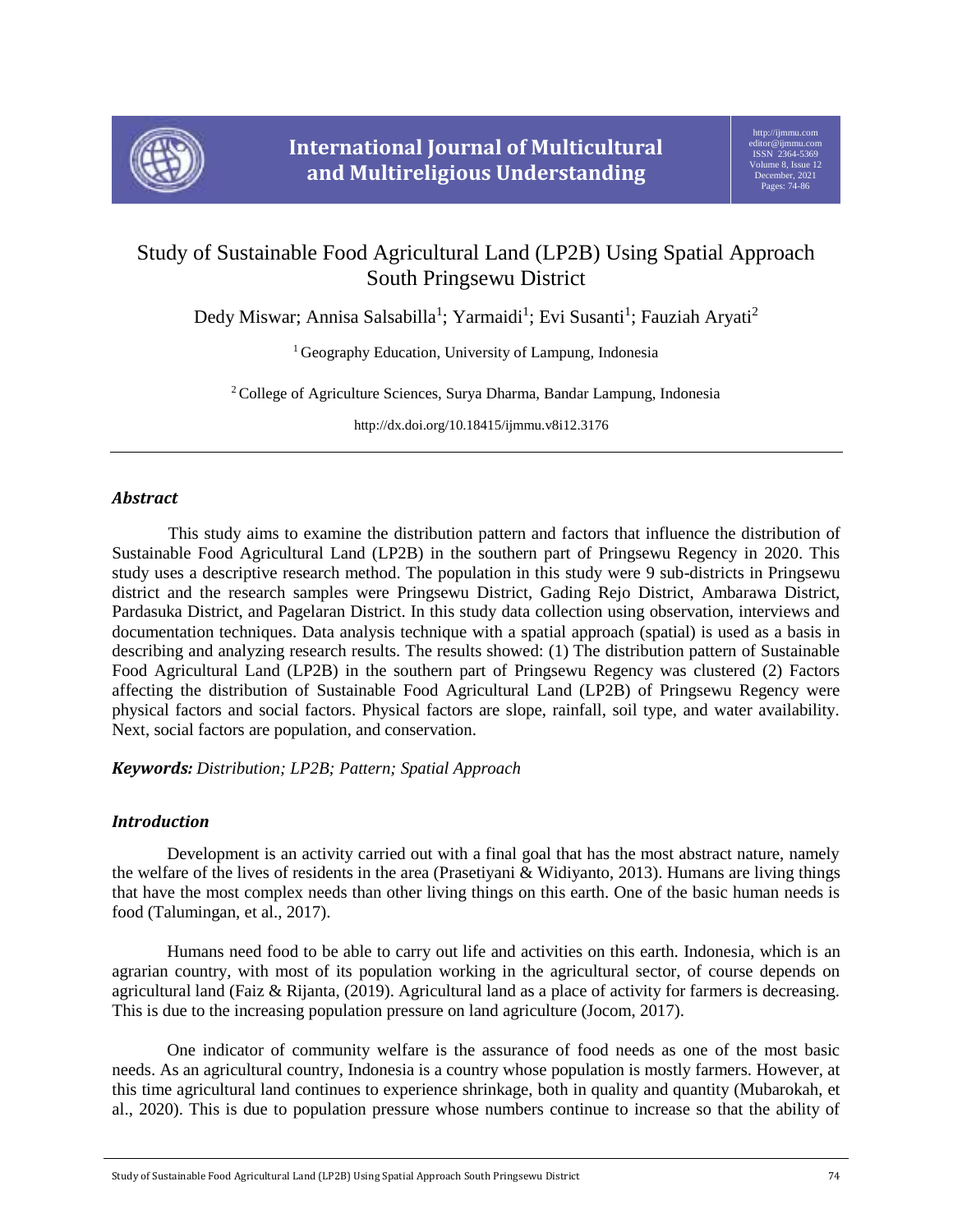land to support people's lives (land carrying capacity) in meeting food needs also continues to decline (Amiri, et al., 2020).

In general, Pringsewu Regency is one of the areas in Lampung Province which produces the largest rice commodity in Lampung Province (Fitriani, et al., 2011; Efendi & Susantun, 2014). The impact and benefit of the large amount of rice commodity produced is that it can meet food needs in the Pringsewu Regency and surrounding areas such as Tanggamus Regency, Pesawaran Regency and Bandar Lampung City. The rice commodities are quite varied from good quality such as fragrant pandan to low quality (Wahyudi, 2019). This situation also helps small farmers and farm laborers to get jobs because they work on rice fields which incidentally are Sustainable Food Farms.

The population in Pringsewu Regency is 400,187 people and is classified as a medium population density. Based on observations in the field, it can be seen that the condition of the population is crowded with a small area. The condition of the population in Pringsewu Regency is feared in the next few years will have a population explosion and can increase land use change (As-Syakur, et al., 2010; Indriani, 2019). In addition, this narrow area also affects the level of crowds in each sub-district in Pringsewu Regency (Salim, et al., 2019).

Law Number 41 of 2009 concerning the Protection of Sustainable Food Agricultural Land was drafted to control land conversion which is now rife (Nurventya, et al., 2018). This policy is expected to encourage the availability of less and less agricultural land. The increase in population as well as economic and industrial development has resulted in the degradation, transfer of functions, and fragmentation of food-agricultural land which has threatened the carrying capacity of the region nationally in maintaining food self-reliance, security and sovereignty (Prasada & Priyanto, 2020).

The area of Sustainable Food Agricultural Land (LP2B) that has been legally determined is considered a form of guaranteeing the right to food for every Indonesian citizen, however, this is contradictory if assessed from the point of view of a source of employment and a decent livelihood for farmers or parties who cultivate agricultural land (Priyanto, 2018). Farmers are always disadvantaged because the selling value of their products is relatively cheaper when compared to other food sources (Marinda, et al., 2020). Farmers are also less benefited, from this opinion, the view of farmers can reduce the carrying capacity of the potential of agriculture itself. It is also possible that there is a lack of understanding of farmers about the potential and carrying capacity in agriculture, so that the existing potential is not used optimally (Purba, et al., 2020). In addition to the unequal distribution of Sustainable Food Agricultural Land (LP2B), it can be revealed that there is a lack of information, advice, and knowledge to the surrounding community about Sustainable Food Agricultural Land (LP2B) (Perdagangan, 2013).

Information and knowledge for the community and the authorities regarding Sustainable Food Agricultural Land (LP2B) which should be introduced and socialized is a problem or obstacle and it is feared that it can increase changes in agricultural land use (Daulay, et al., 2014; Widowaty & Wahid, 2021). If the change in the use of agricultural land that has good agricultural potential and carrying capacity occurs, the agricultural land will be narrower and agricultural land that has been designated as Sustainable Food Agricultural Land (LP2B) which has good carrying capacity for agriculture will continue to decrease (Janti, et al., 2016; Hikmawan, et al., 2020). If agricultural land continues to decrease, the potential and agricultural yields in this region will decrease as well (Nurchamidah, 2017). Based on the data obtained, in addition to the lack of information, there is no research on Sustainable Food Agricultural Land (LP2B) in Pringsewu Regency and no database that provides information on Sustainable Food Agricultural Land (LP2B) in order to determine the distribution of Sustainable Food Agricultural Land (LP2B).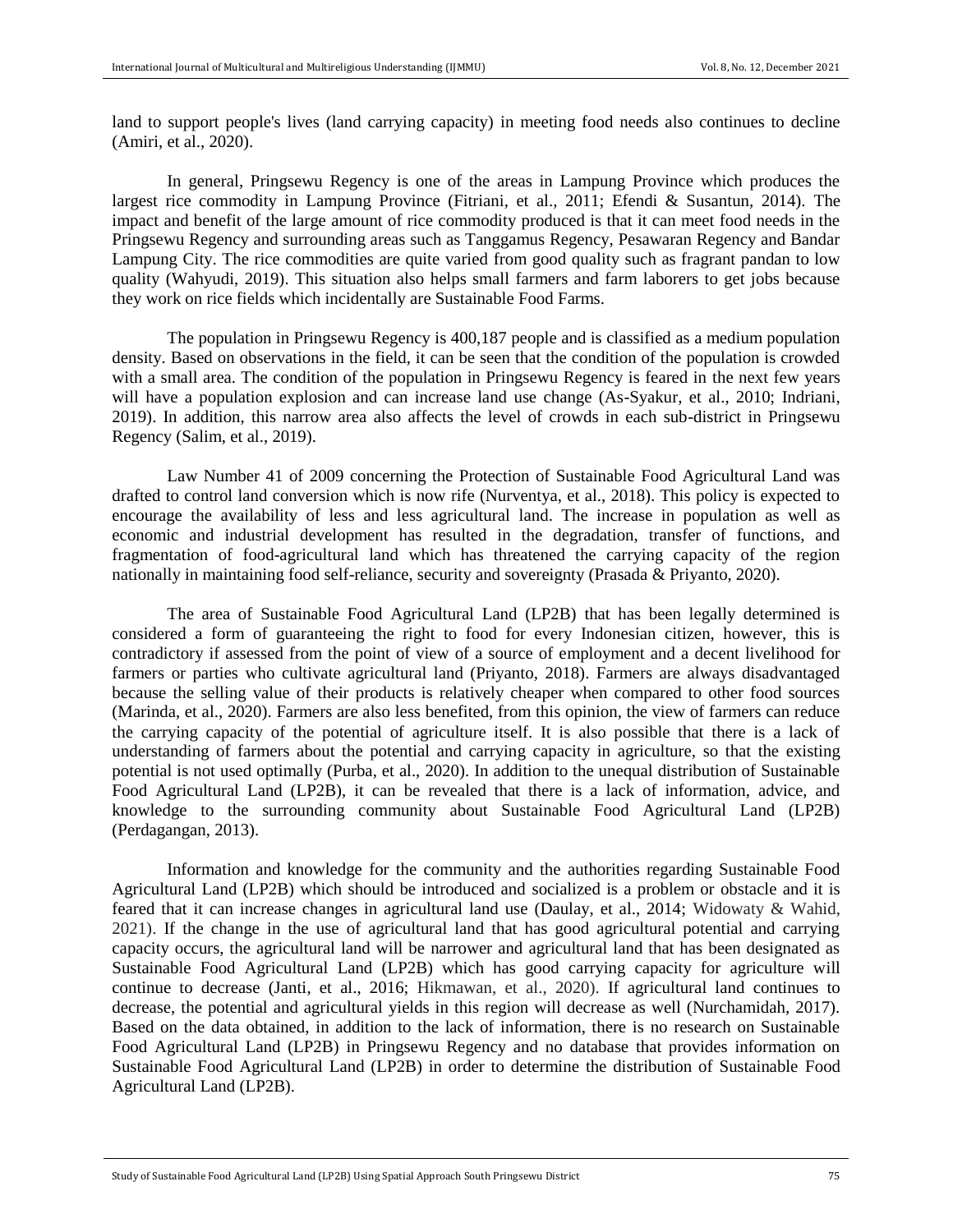One of the objectives of the research is to present distribution information and as a medium or medium for information about Sustainable Food Agricultural Land (LP2B) and to find out the factors that cause the distribution of Sustainable Food Agricultural Land (LP2B) (Pratama, et al., 2018; Sirajuddin, 2020) in Pringsewu Regency which was studied specifically to discuss the analysis of the distribution of Sustainable Food Agricultural Land. (LP2B). Therefore, based on the problems that have been described, the researcher wants to discuss and analyze the distribution pattern of the Sustainable Food Agricultural Land (LP2B) and the factors that cause the distribution of the Sustainable Food Agricultural Land (LP2B) in five sub-districts which are classified as regions (Southern Part) to be designated as a research location.

There is no Sustainable Food Agricultural Land (LP2B) in Pringsewu Regency. Previous research conducted in the surrounding area only discussed space. In this study, one of the objectives of the researcher is to present information on the distribution and as a medium or medium for information about Sustainable Food Agricultural Land (LP2B) and to find out the factors that cause the distribution of Sustainable Food Agricultural Land (LP2B) in Pringsewu Regency which was studied specifically to discuss distribution analysis. Sustainable Food Agricultural Land (LP2B).

Based on the problems that have been described, the researcher wants to discuss and analyze the pattern of distribution of Sustainable Food Agricultural Land (LP2B) and the factors that cause the distribution of Sustainable Food Agricultural Land (LP2B) in five sub-districts which are classified as regions (Southern Part) to be designated as locations research researchers.

#### *Method*

The method used in this research is descriptive method. Descriptive research method according to (Jannah, 2019). research that is more directed at revealing a problem or awareness as it is and revealing the facts that exist, although sometimes interpretation or analysis is given. The population in this study was the Districts of Pardasuka, Ambarawa, Pagelaran, Pringsewu, Gadingrejo, Sukoharjo, Banyumas, Adiluwih, North Pagelaran. The sample used in this study was a purposive sample, namely the Districts of Pardasuka, Ambarawa, Pagelaran, Pringsewu, and Gading Rejo.

Data collection techniques used in this study are observation and documentation. The data analysis technique used in this research is the spatial approach. The procedure in research is to systematically search and compile data obtained from interviews, field notes, and documentation by organizing data into categories, describing them into units, synthesizing, compiling into patterns, choosing which ones are important and what will be studied. and make conclusions so that they are easy to understand (Sugiyono, 2013).

### *Results and Discussion*

### **1. Distribution Pattern of Sustainable Food Agricultural Land (LP2B)**

Sustainable Food Agricultural Land (LP2B) are scattered in areas close to roads, this can affect the existence of people living in the local area. The existence of people living around the area of Sustainable Food Agricultural Land (LP2B) is also influenced by the watershed that flows through irrigation for paddy fields. The following figure 1 shows the distribution of LP2B.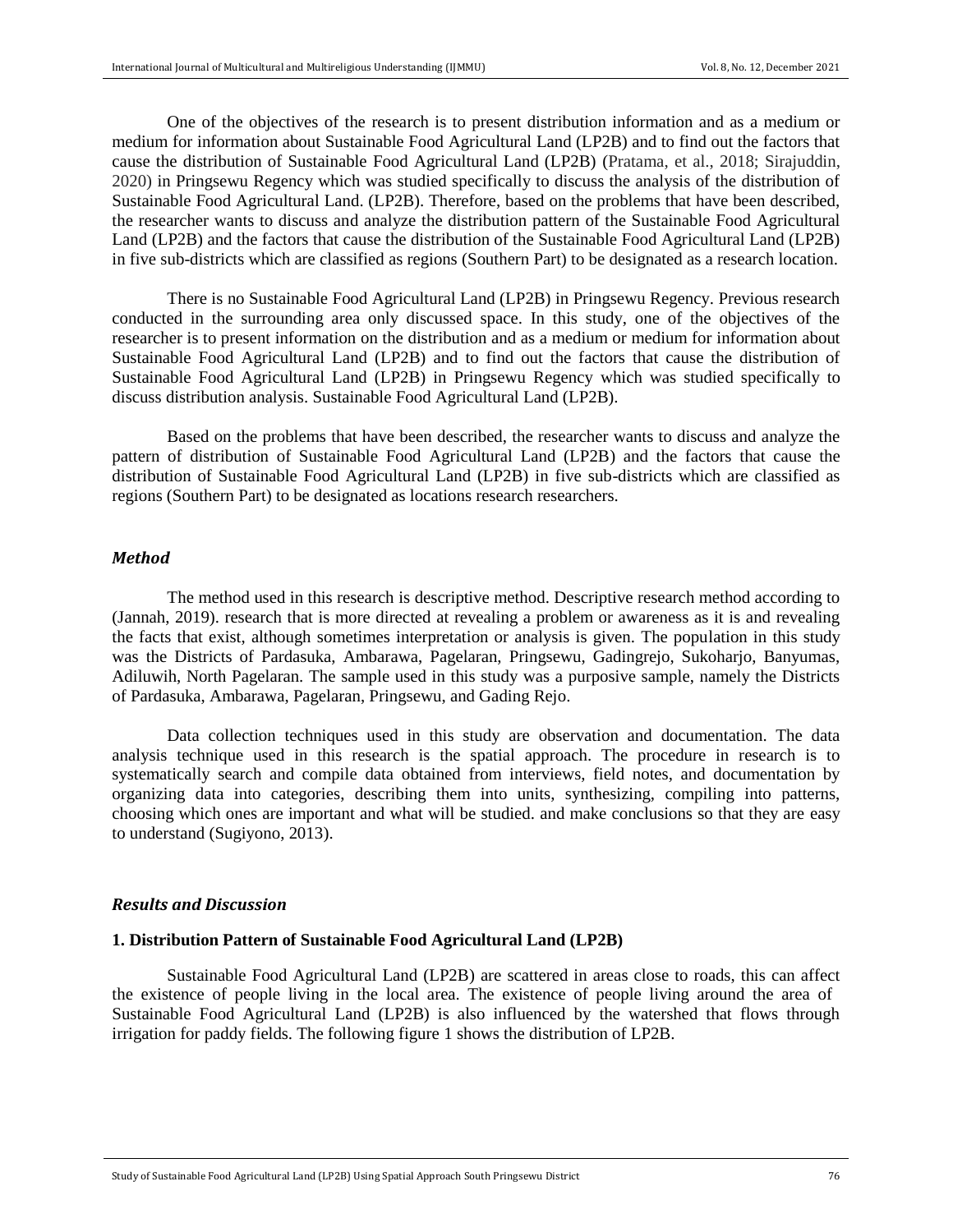

Figure 1. Distribution Map of Sustainable Food Agriculture (LP2B) Pringsewu Regency in 2020

Figure 1 shows that the distribution pattern of Sustainable Food Agricultural Land (LP2B) can be known after being calculated using the existing formula, the results will be classified in the following classification.

1. Type clustered or clustered, if  $T = 0$ 

2. Random type or random, if  $T = 1$ 

3. Uniform or uniform type, if  $T = 2.15$ 

The classification above is based on the calculation of the nearest neighbor index (T), the formula used is as follows.

 $T=\frac{Ju}{Jh}$ 

Source: (Bintarto, 1978)

Note:

 $T =$  nearest neighbor spread index

Ju = the average distance measured between one point and its neighboring points closest

 $Jh$  = the average distance obtained if all points have a pattern random

 $P = 1/(2\sqrt{p})$  Density of points in each km<sup>2</sup> i.e. number of points (N) divided by area in km<sup>2</sup> (A), so it becomes N/A.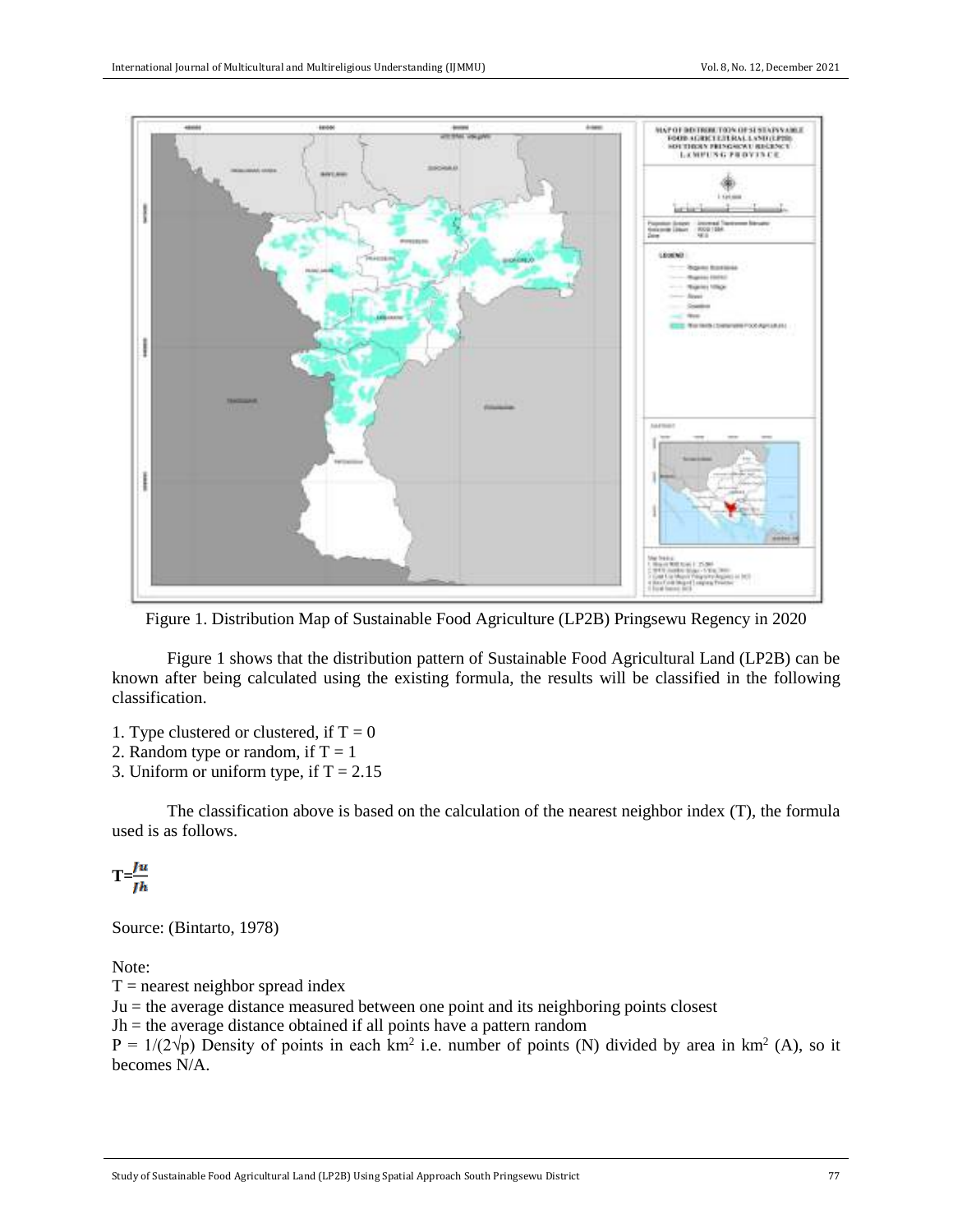Before determining the distribution pattern, it is necessary to know the closest distance from one point to another. The results of the recapitulation of the distance can be seen in the following table.

|                  |                |                   |                                                                        |                            |                  |                                  |                                   | -                                             |                                            |           |
|------------------|----------------|-------------------|------------------------------------------------------------------------|----------------------------|------------------|----------------------------------|-----------------------------------|-----------------------------------------------|--------------------------------------------|-----------|
| <b>Districts</b> | Total<br>unit  | Total<br>distance | The average<br>distance of all<br>points to the<br>nearest<br>neighbor | Area<br>(km <sup>2</sup> ) | Point<br>density | $\sqrt{\text{Point}}$<br>density | $2\sqrt{\text{Point}}$<br>density | Average<br>distance (if<br>random<br>pattern) | Index<br>deployment<br>nearest<br>neighbor | Pattern   |
| Pagelaran        | 8              | 5,82              | 0,72                                                                   | 72.47                      | 0.11             | 0,11                             | 0,66                              | 1,51                                          | 0,47                                       | Clustered |
| Gading           | 8              | 6.93              | 0.86                                                                   | 85,71                      | 0.09             | 0.09                             | 0.6                               | 1,66                                          | 0.51                                       | Clustered |
| Rejo             |                |                   |                                                                        |                            |                  |                                  |                                   |                                               |                                            |           |
| Pringsewu        | 6              | 3,15              | 0.52                                                                   | 53.29                      | 0.11             | 0,11                             | 0.66                              | 1,51                                          | 0.34                                       | Clustered |
| Ambarawa         | 4              | 2,87              | 0.71                                                                   | 30,99                      | 0.12             | 0,12                             | 0.69                              | 1,44                                          | 0.49                                       | Clustered |
| Pardasuka        | $\overline{4}$ | 2,31              | 0.57                                                                   | 94.64                      | 0.04             | 0.04                             | 0,4                               | 2.5                                           | 0,22                                       | Clustered |
|                  |                |                   | $\sim$                                                                 | $\sim$                     | $\sim$ $-$       | $\sim$                           |                                   | ----                                          |                                            |           |

**Table 1. Recapitulation of Closest Range of Sustainable Food Agricultural Land (LP2B).**

Source: Results of Data Processing in 2021

Table 1 shows that the shortest distance for each area has an average of 1.41 km. While the distribution pattern found in the research area can be seen in table 2 of the results of the recapitulation of all calculations of the distribution pattern in each sub-district.

| таріс 2. кесарнанинон от сансанинон от<br>uvn 1 utterne m vuen <i>D</i> istriet |            |                                           |               |  |  |  |  |  |
|---------------------------------------------------------------------------------|------------|-------------------------------------------|---------------|--|--|--|--|--|
| No.                                                                             | Point LP2B | LP2B Village name                         | Distance (km) |  |  |  |  |  |
|                                                                                 | $1 - 2$    | Candi Retno – Karang sari                 | 1,58          |  |  |  |  |  |
| 2                                                                               | $3 - 4$    | Gemah Ripah - Pagelaran                   | 1,91          |  |  |  |  |  |
| 3                                                                               | $5 - 6$    | 0,58<br>Panutan – Lugusan                 |               |  |  |  |  |  |
| 4                                                                               | $7 - 8$    | Bumi Ratu - Bumi Rejo<br>1,75             |               |  |  |  |  |  |
| 5                                                                               | $9 - 10$   | Magakarya – Sidoharjo                     |               |  |  |  |  |  |
| 6                                                                               | $11 - 12$  | Pringsewu Selatan – Pajaresuk             | 1,71          |  |  |  |  |  |
|                                                                                 | $13 - 14$  | Podomoro - Podosari                       | 0,62          |  |  |  |  |  |
| 8                                                                               | $15 - 16$  | Gading Rejo – Wonodadi                    | 1,31          |  |  |  |  |  |
| 9                                                                               | $17 - 18$  | 1,99<br>Gading Rejo Utara – Tulung Agung  |               |  |  |  |  |  |
| 10                                                                              | $19 - 20$  | Blitar Rejo - Panjarejo                   | 2,23          |  |  |  |  |  |
| 11                                                                              | $21 - 22$  | Bulurejo – Yogyakarta                     | 1,40          |  |  |  |  |  |
| 12                                                                              | $23 - 24$  | Ambarawa Barat – Margodadi                | 1,55          |  |  |  |  |  |
| 13                                                                              | $25 - 26$  | Kresnomulyo – Sumberagung                 | 1,32          |  |  |  |  |  |
| 14                                                                              | $27 - 28$  | Sidodadi – Sukorejo                       | 1,41          |  |  |  |  |  |
| 15                                                                              | $29 - 30$  | Tanjung Sari – Wargomulyo                 | 0,90          |  |  |  |  |  |
|                                                                                 |            | Cource: Data Calculation Recults for 2021 |               |  |  |  |  |  |

### **Table 2. Recapitulation of Calculation of Distribution Patterns in each District**

Source: Data Calculation Results for 2021

Table 2 shows that the distribution pattern of LP2B in each sub-district has an average index of 0.4. This means that the pattern belongs to the clustered pattern.

# **2. Factors affecting the distribution of Sustainable Food Agricultural Land (LP2B) in Pringsewu Regency.**

# **1. Physical Factor**

# **a. Slope**

The slope of the slope is one of the factors that affect the distribution of Sustainable Food Agricultural Land (LP2B). The slope in the flat category, which is 0-8%, is very influential on rice plants. To see the distribution of the slope can be seen in Figure 2.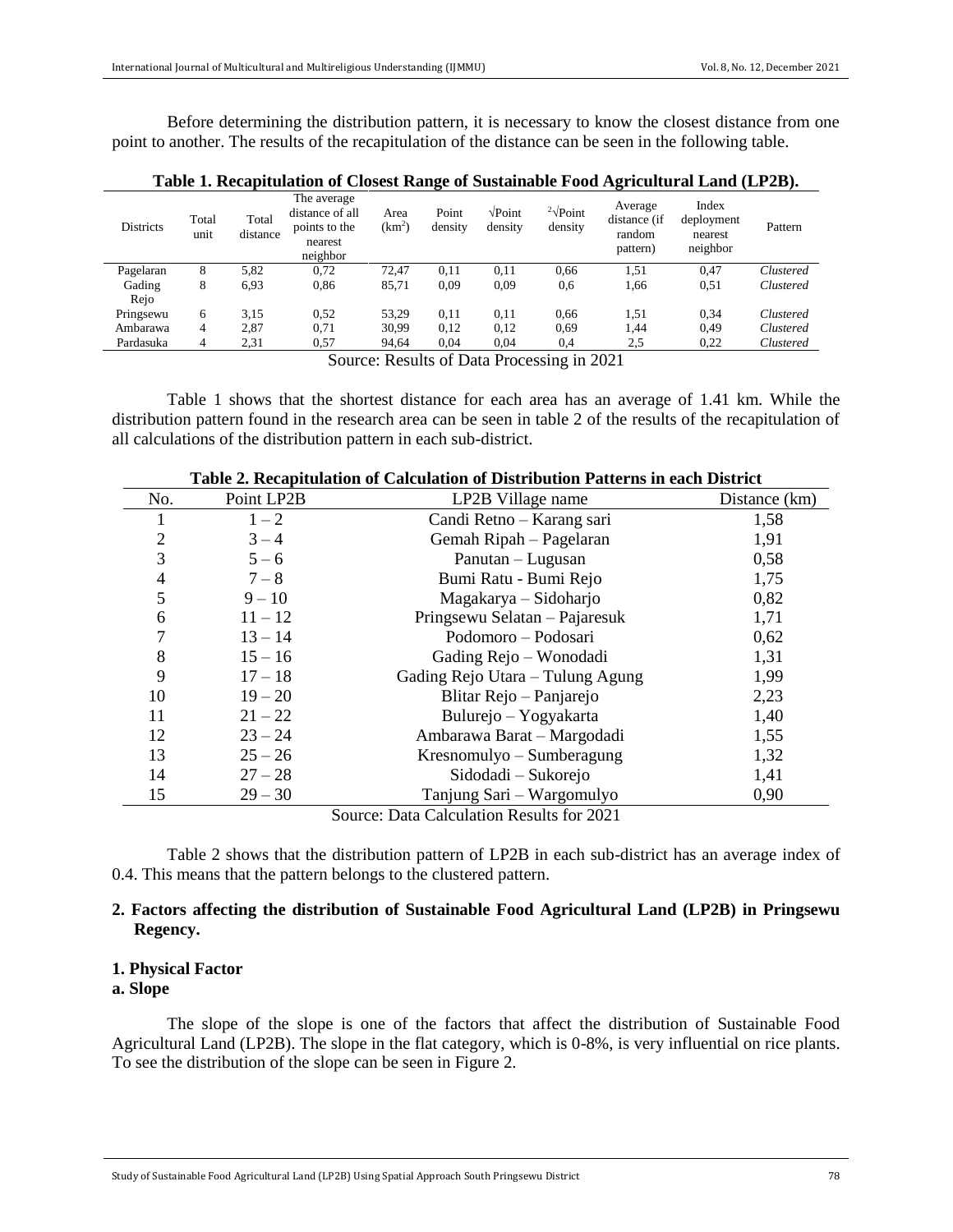

Figure 2. Slope Map of Sustainable Food Agriculture (LP2B)

Figure 2 shows that flat slopes dominate in Pringsewu Regency which is a Sustainable Food Agricultural Land. While in the southern part, it has a slope of more than 25% which is in Pardasuka District.

### **b. Rainfall**

According to Arifin in the journal (Damar, 2015) rainfall is the amount of water that falls on the ground surface during a certain period if there is no removal by evaporation, drainage and infiltration, which is measured in units of height. Rainwater height of 1 mm means that rainwater on an area of 1 m2 contains 1 liter. The elements of rain that must be considered in studying rainfall are the amount of rainfall, and the intensity or strength of rain drops (Meyer, 2017).

Rainfall is the height of rainwater that does not evaporate, does not seep, and does not flow that collects on a flat place. The intensity of rainfall in each region has a different effect. For example, high rainfall intensity in a low or flat area has the potential to cause flooding. Meanwhile, the high intensity of rainfall in the area or highlands is one of the factors that can potentially cause landslides. The following figure shows the distribution of rainfall in the study area.



Figure 3. Rainfall Map of Sustainable Food Agricultural Land (LP2B)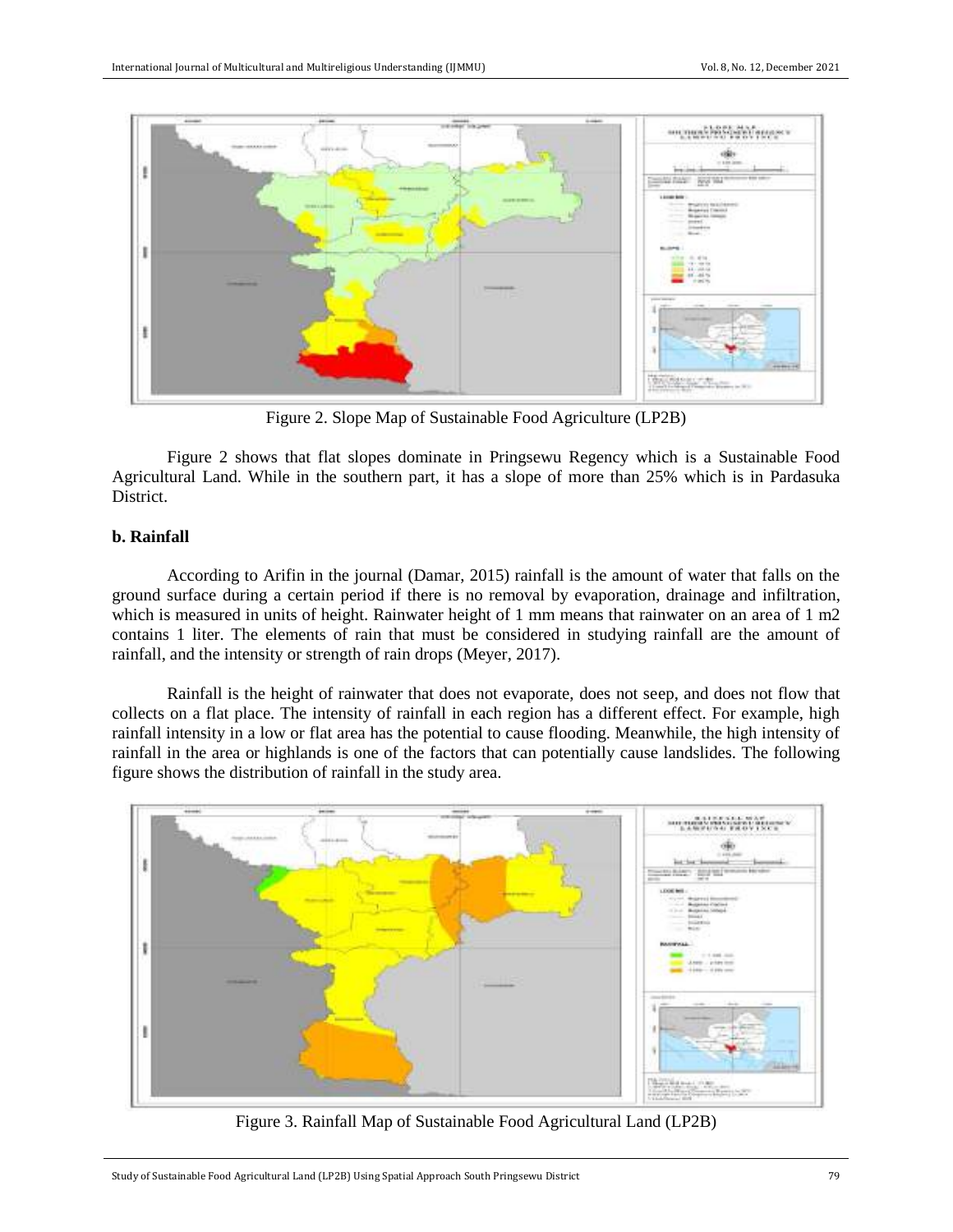Figure 3 shows that for the most dominating rainfall, namely wet rainfall between 2,500-3,000 mm, this rainfall affects the local area for favorable physical conditions for fertile crops. Supportive physical conditions affect crop yields. Rainfall is very influential on plants that live in an area, if these plants have low rainfall it will be difficult to live. There are 2 types of rainfall in Pringsewu Regency, namely wet and humid rainfall.

# **Type of soil**

This type of rice plant is very suitable for alluvial and andosol soil types, it can be proven in Figure 2, namely the map of Sustainable Food Agriculture Land (LP2B) which is spread out and contains andosol and alluvial soil types. To see the distribution of soil types can be seen in Figure 4.



Figure 4. Map of Soil Types for Sustainable Food Agriculture (LP2B)

Figure 4 shows that the distribution of andosol soil types is seen in Pagelaran and Gading Rejo Districts, which are one of the types of soil suitable for rice cultivation. In addition, the type of alluvial soil that dominates in each sub-district also affects this type of rice plant. This type of soil is very dominant on land planted with rice. Sustainable Food Agricultural Land (LP2B). It is proven on the distribution map of the Land for Sustainable Food Agriculture (LP2B) that it can be seen that it is very much influenced by the soil that is on the land.

# **d. Water Availability**

Availability of water is the amount of water available in an area. One way to support the availability of water is irrigation flow or irrigation plots. Irrigation channel is a carrier channel that takes water from the tapping building through the tertiary plot to the final distribution box.

Based on the type of irrigation canal is divided into 3, namely as follows:

1. Primary Channel

- 2. Secondary Channel
- 3. Tertiary Channel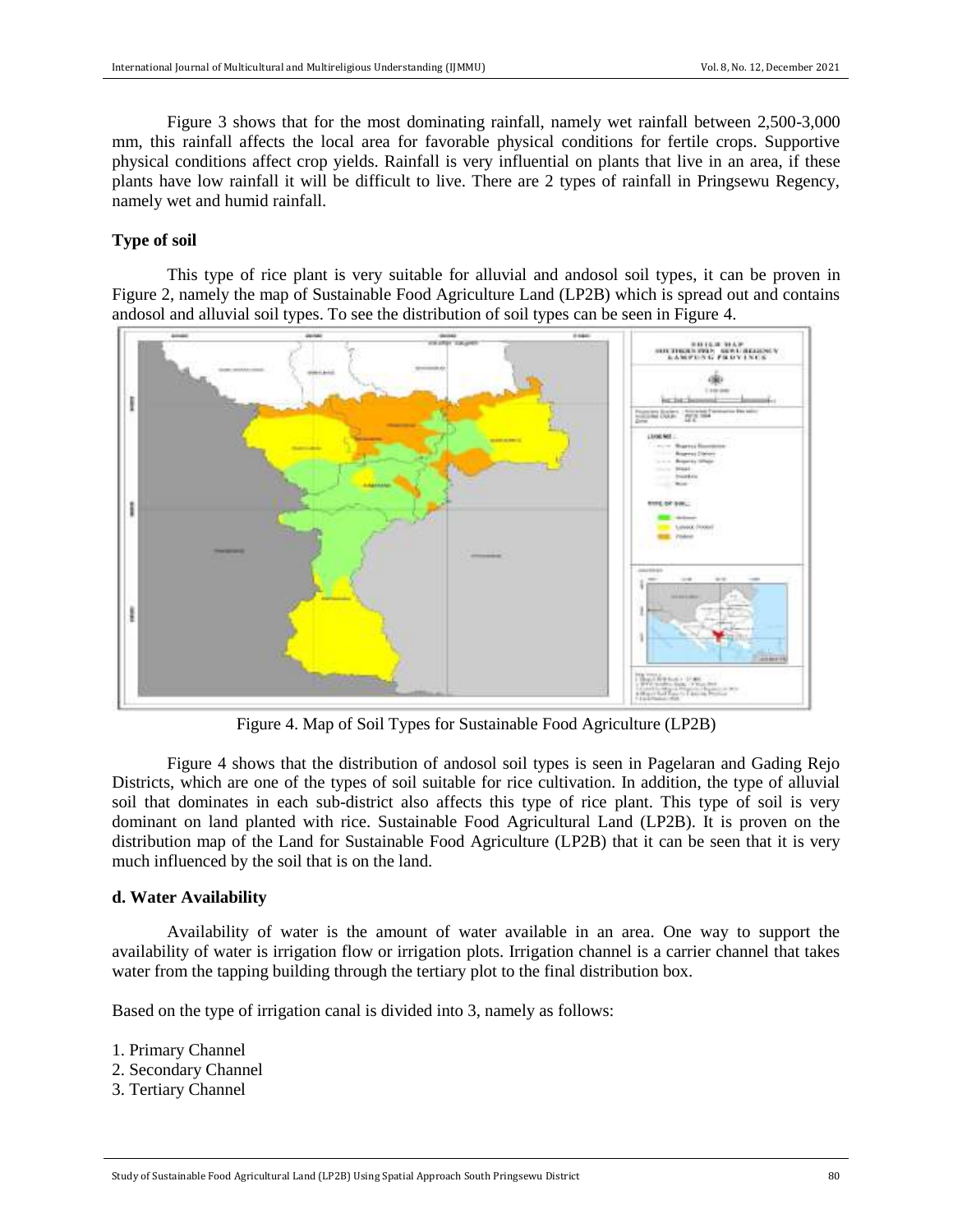The types of primary and secondary canals come from the authority of the Public Works Agency (Public Works), and the tertiary canals come from the Agriculture Service of Pringsewu Regency. The availability of water to irrigate all rice fields in Pringsewu Regency is as follows.

| Table 3. Types of Irrigation Channels in Pringsewu Kabupaten |                                                 |                                      |  |  |  |
|--------------------------------------------------------------|-------------------------------------------------|--------------------------------------|--|--|--|
| N <sub>0</sub>                                               | <b>Irriagtion channel</b>                       | <b>Irigation source</b>              |  |  |  |
| 1.                                                           | Way Tebu Sistem                                 | <b>Authority System</b>              |  |  |  |
|                                                              | Way Ngison                                      | Works Authority of Lampung Province  |  |  |  |
|                                                              | Way Padang Ratu                                 | Works Authority of Lampung Province  |  |  |  |
| 4.                                                           | Way Napal                                       | Works Authority of Lampung Province  |  |  |  |
|                                                              | Way Gatel                                       | Works Authority of Pringsewu Regency |  |  |  |
| 6.                                                           | Way Semah                                       | Works Authority of Pringsewu Regency |  |  |  |
|                                                              | Embung, Drilling Well, Long storage, Dam Trench | Works Authority of Pringsewu Regency |  |  |  |
| Source: Pringsewu Regency Agriculture Office 2021            |                                                 |                                      |  |  |  |

Based on table 3, it can be seen that the irrigation canal is functioning properly and has been fulfilled in accordance with the ideal minimum of water availability from the regulations or requirements for minimum irrigation for rice fields, as evidenced by the yield of rice production which is quite in line with the target each year. The irrigation canals are monitored so that there are no problems in irrigating the irrigated rice fields in every sub-district in Pringsewu Regency. That way, the production of food crops every year is guaranteed and fulfilled. The distribution of the irrigation canals can be seen in the following figure 5.



Figure 5. Map of Land Water Availability for Sustainable Food Agriculture (LP2B)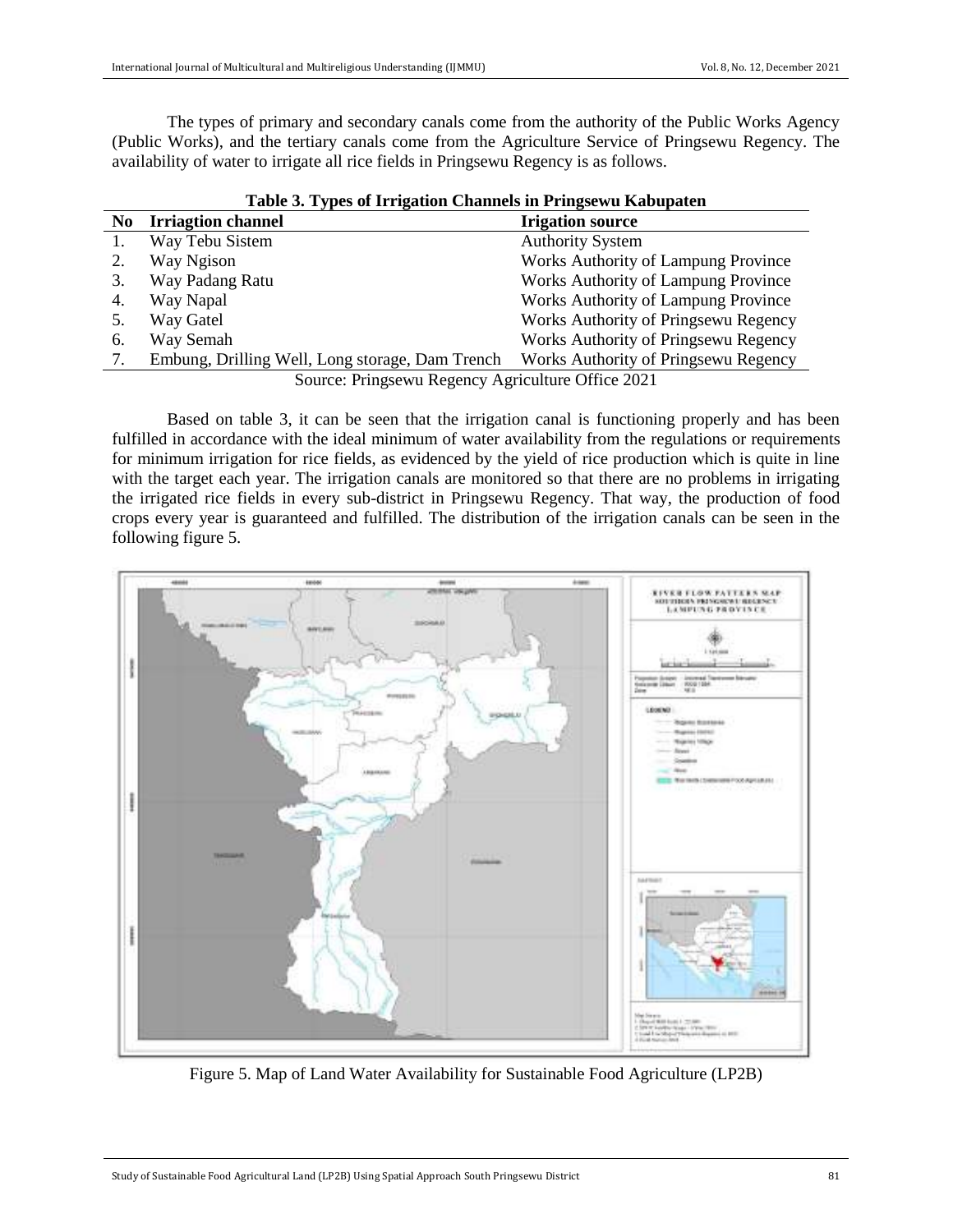In Figure 5, it can be seen that the distribution of primary and secondary canal types comes from the authority of the Public Works Agency (Public Works), and the tertiary canal comes from the Pringsewu Regency Agriculture Office. The availability of water to irrigate all rice fields in Pringsewu Regency is the way sugar cane system, way ngison, way padang ratu, way napal, way gatel, way semah, reservoirs, drilled wells, storage and ditch dams.

# **2. Social Factor**

# **a. Resident**

Pringsewu Regency has an area of 625 km2 which is administratively divided into 9 Districts. Pringsewu Regency is generally engaged in the agricultural sector. In addition, Pringsewu Regency establishes Sustainable Food Agricultural Land (LP2B) as an effort to maintain agriculture on food sources. The total population of Pringsewu Regency is 400,187 people spread throughout the sub-districts in Pringsewu Regency. The population density in Pringsewu Regency is moderate at 647 people/km.

Population is one of the factors to determine Sustainable Food Agricultural Land (LP2B) because population is the main element or subject in agriculture, therefore the area designated as Sustainable Food Agricultural Land (LP2B) must have residents in it. Based on population density, affecting the amount of demand for food is increasing, therefore it is necessary to establish a consistent agricultural land.

### **b. Conservation**

Conservation efforts carried out are making terraces on Sustainable Food Agricultural Land (LP2B) in Pardasuka District to reduce soil landslides that can harm farmers. The terraced rice fields have the function of reducing losses and not reducing rice cultivation on Sustainable Food Agricultural Land (LP2B) as a conservation effort. In addition to Pardasuka District, there are terraces in Pagelaran District according to the steep slope. Sustainable Food Agricultural Land (LP2B) which is classified as a steep slope or more than 30% is made up of rice fields using terraces.

### **c. Productivity**

Productivity is the ability or carrying capacity of land to obtain the highest production yield per unit area in a certain time unit. Productivity results depend on the weather. Based on the information for the productivity data of Sustainable Food Agricultural Land (LP2B) in Pringsewu Regency not yet available, the data is combined with data from agricultural yields and agricultural area as a whole without separating the farms as LP2B.

According to data from the Agriculture Service in 2020, productivity data for lowland rice in Pringsewu Regency is 5.44 tons/ha. For the harvested area of paddy rice is 25,102 ha and the production yield is 136,555 tons. Agricultural land in Pringsewu Regency is able to produce rice production as the main food source, of course, it is supported by other factors such as soil type, water availability, slope, and rainfall.

### **d. Environmentally Friendly**

Environmentally Insight is the use of Sustainable Food Agricultural Land (LP2B) which pays attention to the preservation of the environment and its ecosystem as well as the characteristics of cultivation and its area in realizing sustainable development. Based on the data that has been obtained, appropriate land use in paying attention to environmental, ecosystem, and cultural sustainability is planting plants according to the type of soil, slope, and rainfall in the area. Planting activities in the agricultural sector and the consistent determination of Sustainable Food Agricultural Land (LP2B) are activities that are environmentally sound.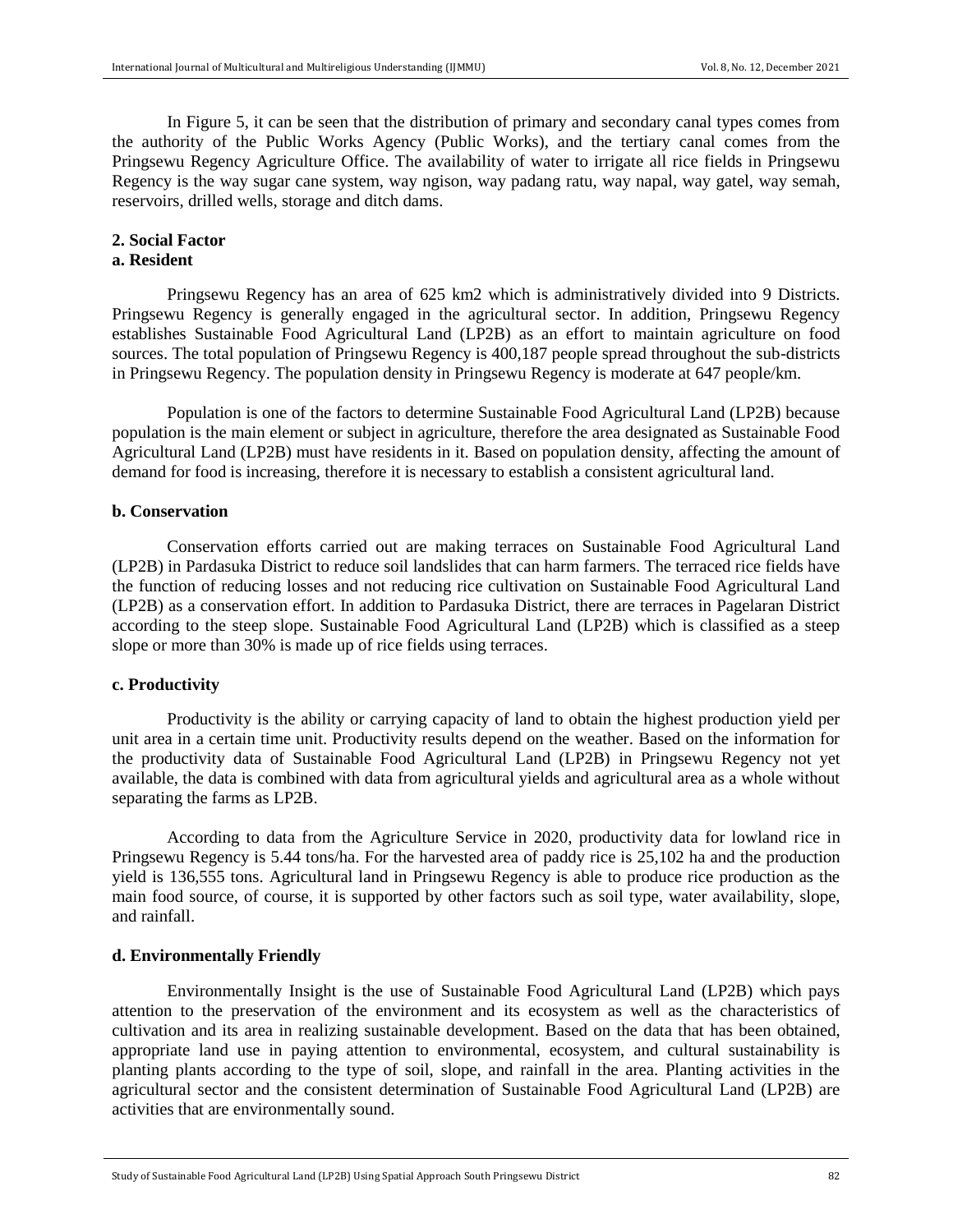### **e. Sustainable**

Sustainability is the consistent and sustainable use of land to ensure the realization of selfreliance, resilience, and national food sovereignty by taking into account the next generation. Consistent use of land has been proven to have been carried out since the existence of a government regulation, this is definitely done because it is to ensure food in an area, especially Pringsewu Regency.

### **f. Cultivation Intensity**

Planting Intensity is the frequency of planting food commodities on a stretch of land in one year. Planting Intensity (IP) is the area planted in a year divided by the area of irrigation. Based on information obtained from the Department of Agriculture, data to calculate cropping intensity in Pringsewu Regency, especially for Sustainable Food Agricultural Land (LP2B) plants are not yet available. The data available is only for paddy rice and others on agricultural land, so it cannot distinguish Sustainable Food Agricultural Land (LP2B) and agricultural land that is not Sustainable Food Agricultural Land (LP2B).

### *Conclusion*

The conclusion in this study based on the research results is that the distribution of Sustainable Food Agricultural Land (LP2B) in Pringsewu Regency is clustered. Based on the results of research and calculations using the nearest neighbor analysis, the result is  $T = 0$ , which means that if the final result obtained is 0, then the distribution pattern is classified as clustered. While the factors that influence the distribution of Sustainable Food Agricultural Land (LP2B) are physical factors, namely slope, rainfall, soil type, and water availability, while social factors are population and conservation. The slope in Pringsewu Regency is relatively flat. Rainfall in Pringsewu Regency is classified as wet rainfall, namely 2000-2500 mm. There are 3 types of soil in Pringsewu Regency, namely andosol, latosol and pedsol. Availability of water in Pringsewu Regency there are 7 irrigation channels originating from rivers, reservoirs, wells, dams, ditches and long storage. The population of Pringsewu Regency is 400,187 affecting the distribution of Sustainable Food Agricultural Land (LP2B). Conservation in the form of terracing affects the distribution of Sustainable Food Agricultural Land (LP2B). Terraces are usually made in areas that have uneven slopes.

#### *Anknowlegment*

The authors would like to thank the Institute for Research and Community Service (LP2M) at the University of Lampung and the Pringsewu Regency Government and stakeholders for their participation in this study.

### *References*

- Amiri, A., Mehrjerdi, Y. Z., Jalalimanesh, A., & Sadegheih, A. (2020). Food system sustainability investigation using system dynamics approach. *Journal of Cleaner Production*, *277*, 124040. [https://doi.org/10.1016/j.jclepro.2020.124040.](https://doi.org/10.1016/j.jclepro.2020.124040)
- Andrian, A., Supriadi, S., & Marpaung, P. (2014). Pengaruh ketinggian tempat dan kemiringan lereng terhadap produksi Karet (Hevea brasiliensis Muell. Arg.) di Kebun Hapesong PTPN III Tapanuli Selatan. *Jurnal Agroekoteknologi Universitas Sumatera Utara*, *2*(3), 99357. DOI: [10.32734/jaet.v2i3.7444](https://dx.doi.org/10.32734/jaet.v2i3.7444)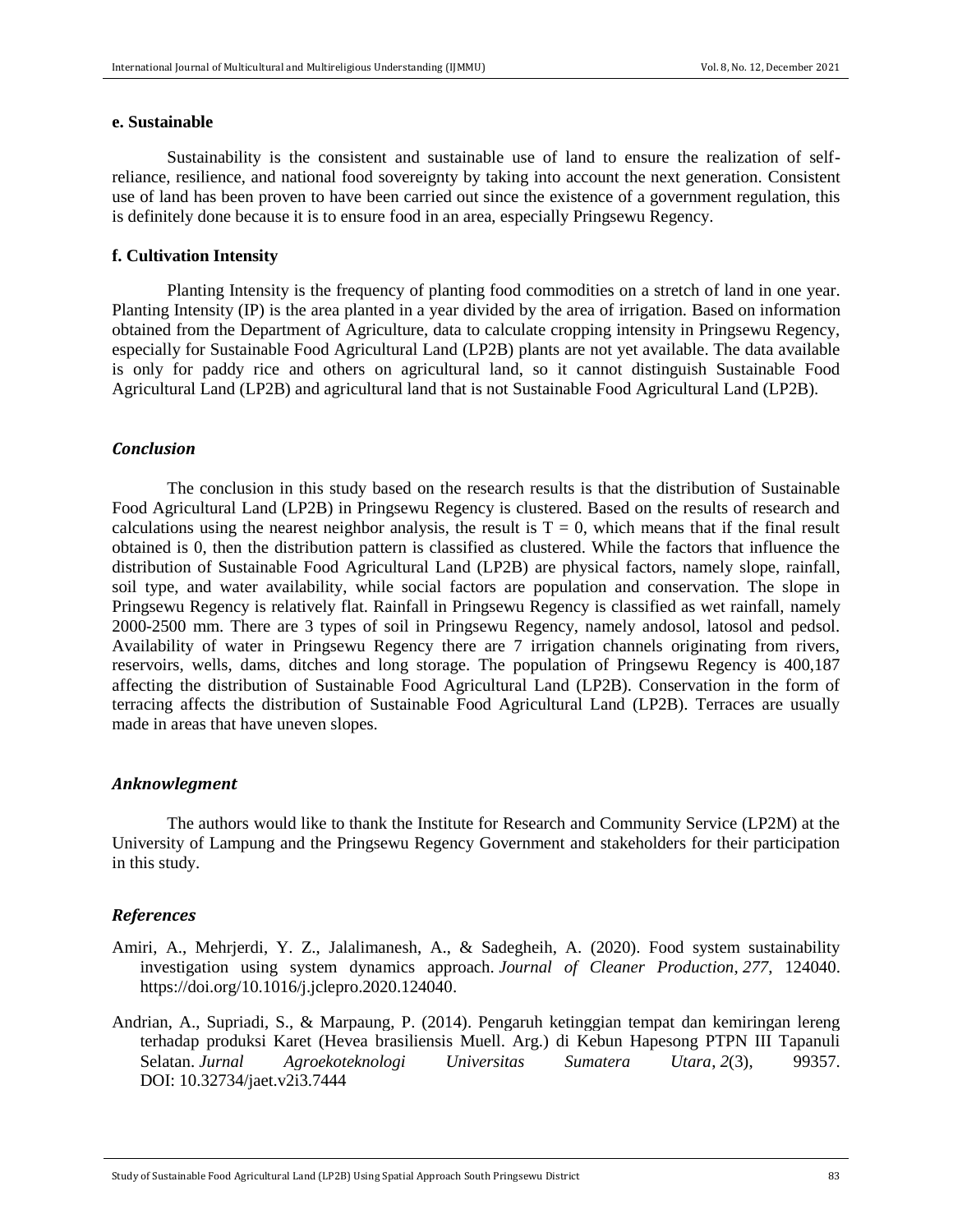- As-Syakur, A. R., Suarna, I. W., Adnyana, I. S., Rusna, I. W., Laksmiwati, I. A., & Diara, I. W. (2010). Studi perubahan penggunaan lahan di DAS Badung. *Jurnal Bumi Lestari*, *10*(2), 200-207.
- file:///C:/Users/USER/Downloads/122-1-140-1-10-20120421%20(1).pdf
- Bintarto. 1978. *Geografi Sosial*. UP Spring. Yogyakarta.
- Damar Adi, dkk. 2015. Studi Pemodelan Curah hujan sintetik dari beberapa stasiun di wilayah Pringsewu. JRSDD Vol. 3, No. 1. Universitas Lampung. Lampung. hal 45 sd 56
- Daulay, A. R., & fungsi lahan pertanian di Indonesia, A. (2014). Membayar Petani Agar (Tetap) Turun Ke Sawah. https://asnelly69.wordpress.com/2014/0/
- Efendi, K., & Susantun, I. (2014). Analisis Pertumbuhan dan Ketimpangan Antar Kabupaten/Kota di Provinsi Lampung (Tahun 2008-2011). Prosiding Seminar Nasional. https://pak.uii.ac.id/wpcontent/uploads/2020/10/2014-Nov.-Makalah-Sem.-Nas.-Pen.Eko\_.-PPE-FE-UII.pdf
- Faiz, A. Z., & R Rijanta, R. R. (2019). Pola Pemanfaatan Sumberdaya Lahan untuk Aktivitas Pertanian di Kecamatan Jumo, Kabupaten Temanggung. *Jurnal Bumi Indonesia*, *8*(1). https://core.ac.uk/download/pdf/295176836.pdf
- Fitriani, F., Ismono, H., & Rosanti, N. (2011). Produksi Dan Tataniaga Beras Di Propinsi Lampung. *JSEP (Journal of Social and Agricultural Economics)*, *5*(1), 1-11. http://jurnal.unej.ac.id/index.php/JSEP/article/view/376
- Hikmawan, M. D., Hamid, A., Nurrohman, B., Ramadhan, G., & Mayrudin, Y. M. A. (2020). Collaborative Governance Model on Agricultural Business in Banten, Indonesia. *Jurnal Transformative*, *6*(2), 176-201.
- Jannah, L. M. (2019). *Metode penelitian kuantitatif*. Rajawali Press. Jakarta. https://scholar.ui.ac.id/en/publications/metode-penelitian-kuantitatif
- Janti, G. I., Martono, E., & Subejo, S. (2016). Perlindungan lahan pertanian pangan berkelanjutan Guna memperkokoh ketahanan pangan wilayah (Studi di Kabupaten Bantul, Daerah Istimewa Yogyakarta). *Jurnal Ketahanan Nasional*, *22*(1), 1-22. [https://www.researchgate.net/profile/Edhi-](https://www.researchgate.net/profile/Edhi-Martono/publication/310531292)[Martono/publication/310531292](https://www.researchgate.net/profile/Edhi-Martono/publication/310531292)
- Jocom, S. G. (2017). Kajian Daya Dukung Lahan Pertanian dalam Menunjang Swasembada Pangan di Kabupaten Minahasa Selatan. *Agri-Sosioekonomi*, *13* (1), 11-24. doi: [https://doi.org/10.35791/agrsosek.13.1.2017.14881.](https://doi.org/10.35791/agrsosek.13.1.2017.14881)
- Marinda, R., Sitorus, S. R., & Pribadi, D. O. (2020). Analisis Pola Spasial Persebaran Kawasan Lahan Pertanian Pangan Berkelanjutan Di Kabupaten Karawang. *Jurnal Geografi*, *12*(2), 161-173. DOI: <https://doi.org/10.24114/jg.v12i02.17646>
- Meyer, L. D. (2017). Rainfall simulators for soil erosion research. In *Soil erosion research methods* (pp. 83-104). Routledge.
- Mubarokah, N., Rachman, L. M., & Tarigan, S. D. (2020). Analisis daya dukung lahan pertanian tanaman pangan daerah aliran Sungai Cibaliung, Provinsi Banten. *Jurnal Ilmu Pertanian Indonesia*, *25*(1), 73- 80.
- Nurchamidah, L. (2017). Pengalih Fungsian Lahan Pertanian Ke Non Pertanian Di Kabupaten Tegal. *Jurnal Akta*, *4*(4), 699-706.

http://lppm-unissula.com/jurnal.unissula.ac.id/index.php/akta/article/viewFile/2513/1876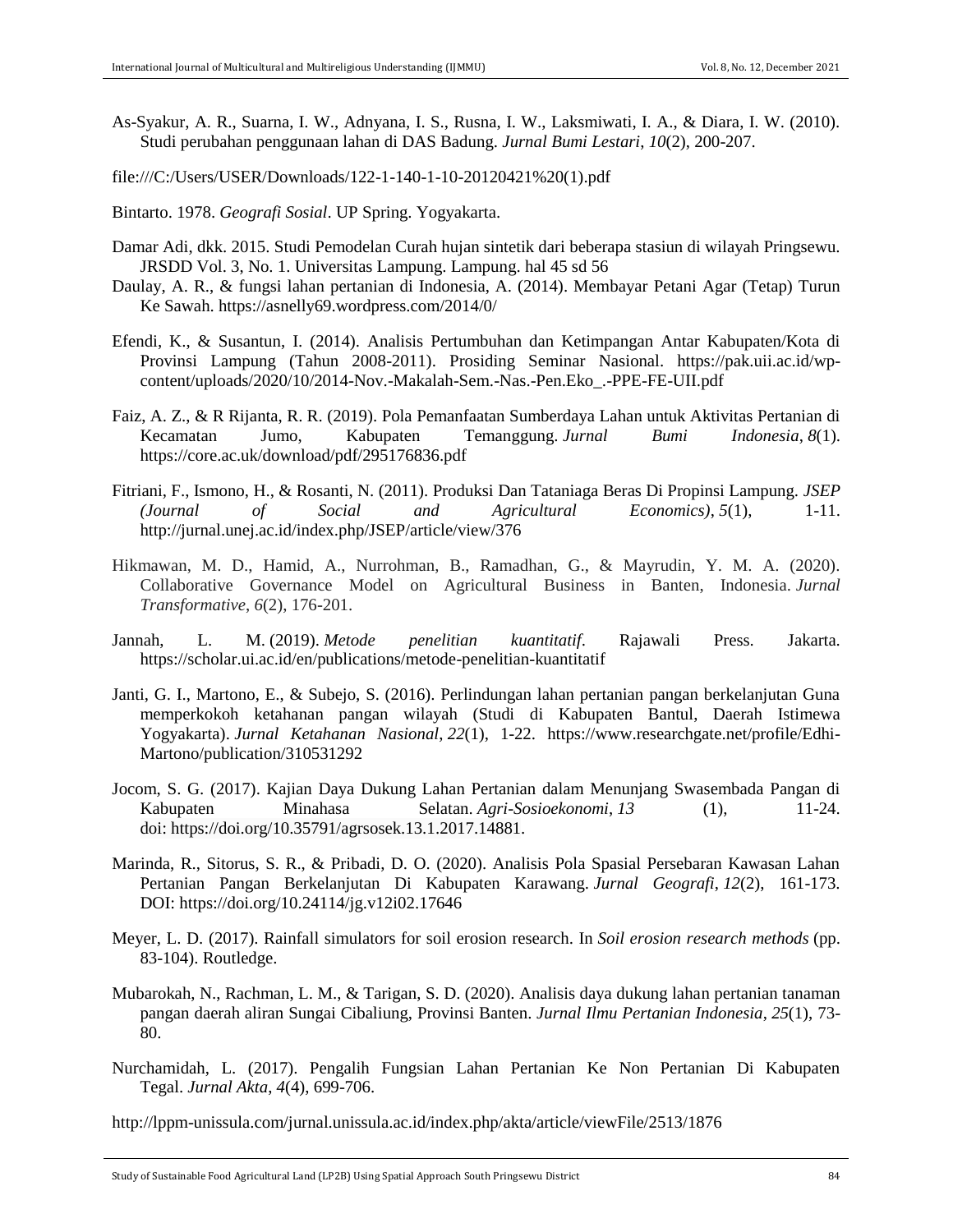- Nurmasyitah, dkk. 2013. Pengaruh Jenis Tanah dan Dosis Fungsi Mikoriza Arbuskular pada Tanaman Kedelai terhadap Sifat Kimia Tanah. Jurnal Agrista vol 17 nomor 3. Universitas Syiah Kuala. Banda Aceh. 2013. hal 103 sd 110
- Nurventya, K. T., & Harun, S. H. (2018). *Implikasi Rencana Tata Ruang Wilayah Kabupaten Sukoharjo Terhadap Konversi Lahan Dalam Mewujudkan Pembangunan Berkelanjutan* (Doctoral dissertation, Universitas Muhammadiyah Surakarta). http://eprints.ums.ac.id/65849/
- Perdagangan, K. (2013). Laporan akhir analisis dinamika konsumsi pangan masyarakat Indonesia. *Badan Pengkajian Dan Pengembangan Kebijakan Perdagangan*.
- http://bppp.kemendag.go.id/media\_content/2017/08/Laporan\_Dinamika\_Pola\_Konsumsi.pdf
- Prasada, I. M. Y., & Priyanto, M. W. (2020). Dampak Implementasi Perda Perlindungan Lahan Pertanian Pangan Berkelanjutan (LP2B) Di Provinsi Jawa Barat. *Agritech: Jurnal Fakultas Pertanian Universitas Muhammadiyah Purwokerto*, *21*(2), 140-154. http://jurnalnasional.ump.ac.id/index.php/Agritech/article/view/4252
- Prasetiyani, I., & Widiyanto, D. (2013). Strategi Menghadapi Ketahanan Pangan (Dilihat Dari Kebutuhan Dan Ketersediaan Pangan) Penduduk Indonesia Di Masa Mendatang (Tahun 2015–2040). *Jurnal Bumi Indonesia*, *2*(2).
- Pratama, A., Amin, M., Asmara, S., & Rosadi, B. (2018). Spatial analysis of Sustainable Agricultural Land (SAL) in Pesawaran regency. *Jurnal Teknik Pertanian Lampung*, *7*(1), 41-50.
- Priyanto, B. (2018). *"Faktor-Faktor Yang Mempengaruhi Pengambilan Keputusan Petani Dalam Alih Profesi Dari Sektor Pertanian Ke Sektor Non Pertanian"(Studi Kasus Di Desa Kemantren, Kecamatan Paciran, Kabupaten Lamongan, Jawatimur)* (Doctoral dissertation, Universitas Brawijaya).
- Purba, D. W., Thohiron, M., Surjaningsih, D. R., Sagala, D., Ramdhini, R. N., Gandasari, D., ... & Manullang, S. O. (2020). *Pengantar ilmu pertanian*. Yayasan Kita Menulis.
- https://books.google.co.id/books?hl=en&lr=&id=0noGEAAAQBAJ&oi=fnd&pg=PR13&dq=
- Rusdiana, S., & Maesya, A. (2017). Pertumbuhan ekonomi dan kebutuhan pangan di Indonesia. *Agriekonomika*, *6*(1), 12-25.
- https://eco-entrepreneur.trunojoyo.ac.id/agriekonomika/article/view/1795
- Salim, A. G., Dharmawan, I. W. S., & Narendra, B. H. (2019). Pengaruh Luas Tutupan Lahan Hutan Terhadap Karakteristik Hidrologi DAS Citarum Hulu. *Jurnal Ilmu Lingkungan*, *17*(2), 333-340.
- <https://www.researchgate.net/profile/Budi-Narendra/publication/335709518>
- Sirajuddin, T. (2020). Rural development strategies in Indonesia: Managing villages to achieve sustainable development. In *IOP Conference Series: Earth and Environmental Science* (Vol. 447, No. 1, p. 012066). IOP Publishing.
- Sugiyono.2013. Metode Penelitian Kuantitatif Kualitatif dan R&D. Alfabeta. Bandung.
- Talumingan, Celsius. Jocom, G. Sherly. (2017). Kajian Daya Dukung Lahan Pertanian Dalam Menunjang Swasembada Pangan Di Kabupaten Minahasa Selatan. Agri-Sosio Ekonomi: Jurnal Ilmiah Sosial Ekonomi Pertanian, Vol. 13, No. 1, Hal. 11-24. DOI: [https://doi.org/10.31186/agrisep.20.01.157-178.](https://doi.org/10.31186/agrisep.20.01.157-178)